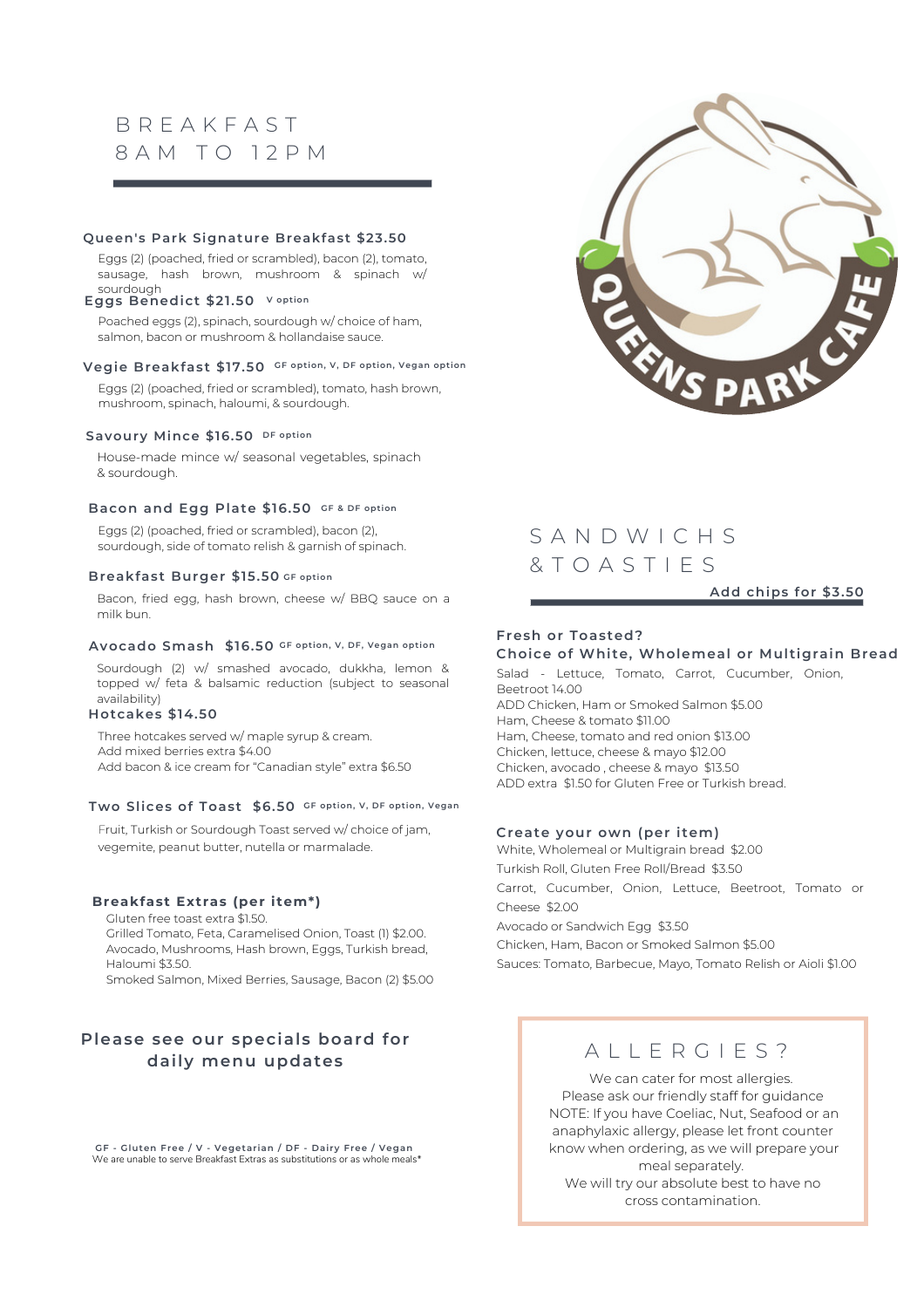

# K I D S M E A L S

**Sui table for 12 years & under**

#### **Chicken Nuggets \$8.00**

4 Chicken nuggets & chips - choice of tomato or BBQ sauce.

### **V opt ion Kids Hot Cakes \$7.00**

2 kids hot cakes w/ maple syrup.

Bacon (1), Egg (1) (poached, fried or scrambled) & toast. **Kids breakfast \$9.50 GF opt ion, V opt ion**



### **Crunchy Chips SML \$7 / LRG \$10**

w/ choice of a sauce. Add Gravy extra \$1.00

#### **Sweet Potato Fr ies \$12.00**

w/ aioli sauce.

#### **Wedges \$11.50**

w/ sour cream & sweet chilli.

#### **V, DF, Vegan Spr ing Rolls Salad \$14.50**

Vegetarian spring rolls (6) w/ Asian style salad, vermicelli noodles, sweet-chilli Asian dressing.

#### **GF opt ion, V, Vegan Opt ion Soup of the Day \$15.00**

House-made soup w/ 2 pieces of sourdough. (Please ask counter)

#### **GF opt ion QPC Chicken Salad \$18.50**

Chicken, bacon, mesclun salad mix, caesar dressing, hardpoached egg, parmesan & croutons. (dressing contains anchovies)

#### **DF opt ion Calamar i Salad \$19.00**

Salt and Pepper squid w/ Asian style salad, vermicelli noodles, sweet-chilli Asian dressing.

### B U R G E R S **All served wi th side chips**

Bacon, lettuce & tomato w/ mayo served on turkish roll. **GF opt ion, DF opt ion Classic BLT \$17.50**

#### **Chicken Fillet Burger \$17.00**

Crumbed chicken breast, lettuce, tomato, cheese, w/ mayo served on a milk bun.

#### **Classic Hamburger \$19.50 GF opt ion, DF opt ion**

House-made beef patty, lettuce, tomato, cheese, w/ tomato relish served on Milk bun.

#### **V Vegie Burger \$17.50**

Mixed vegie patty, avocado, haloumi, lettuce, tomato, w/ sweet chilli & aioli served on milk bun.

#### **GF opt ion, DF opt ion Steak Sandwich \$20.50**

Grain-fed steak, lettuce, tomato, cheese, beetroot w/ BBQ sauce served on turkish roll.

#### **Burger Extras (per item\*)**

Gluten free option extra \$1.50, Cheese \$2.00, Avocado, Haloumi,Egg \$3.50. Bacon \$5.00, Beef patty, Crumbed chicken \$6.50

We are unable to serve Burger Extras as substitutions or as whole meals\*

## MAIN MFAIS

### **GF opt ion, V, DF opt ion House-made Fr i t tata \$17.50**

Roasted seasonal vegetables mixed w/ egg base & served w/ sweet potato fries & salad.

#### **Crumbed Fish & Chips SML \$16.50 LRG \$20.50**

Crumbed fresh fish w/ chips, salad, tartare sauce & lemon wedge. (Note: Fish bones may be present)

### **GF , V, Vegan opt ion Vegetar ian Nachos \$17.00**

Corn chips, vegetable & bean salsa, cheese, sour cream, guacamole & topped w/sweet chilli.

#### **Fisherman's Basket \$19.50**

Crumbed fresh fish, calamari rings, seafood bites, prawn cutlet & crab claw w/ chips, salad, tartare sauce, & lemon wedge. (Note: Fish bones may be present)

#### **GF Beef Nachos \$19.50**

Corn chips, House-made beef salsa, cheese, sour cream & topped w/ sweet chilli. Add Guacamole \$3.00

#### **DF opt ion Sal t and Pepper Calamar i \$19.50**

Salt & Pepper calamari rings served w/ chips, salad, tartare sauce & lemon wedge.

### **Chicken Parma \$20.50**

Crumbed chicken breast, tomato relish, topped w/ grilled cheese served w/ chips & salad.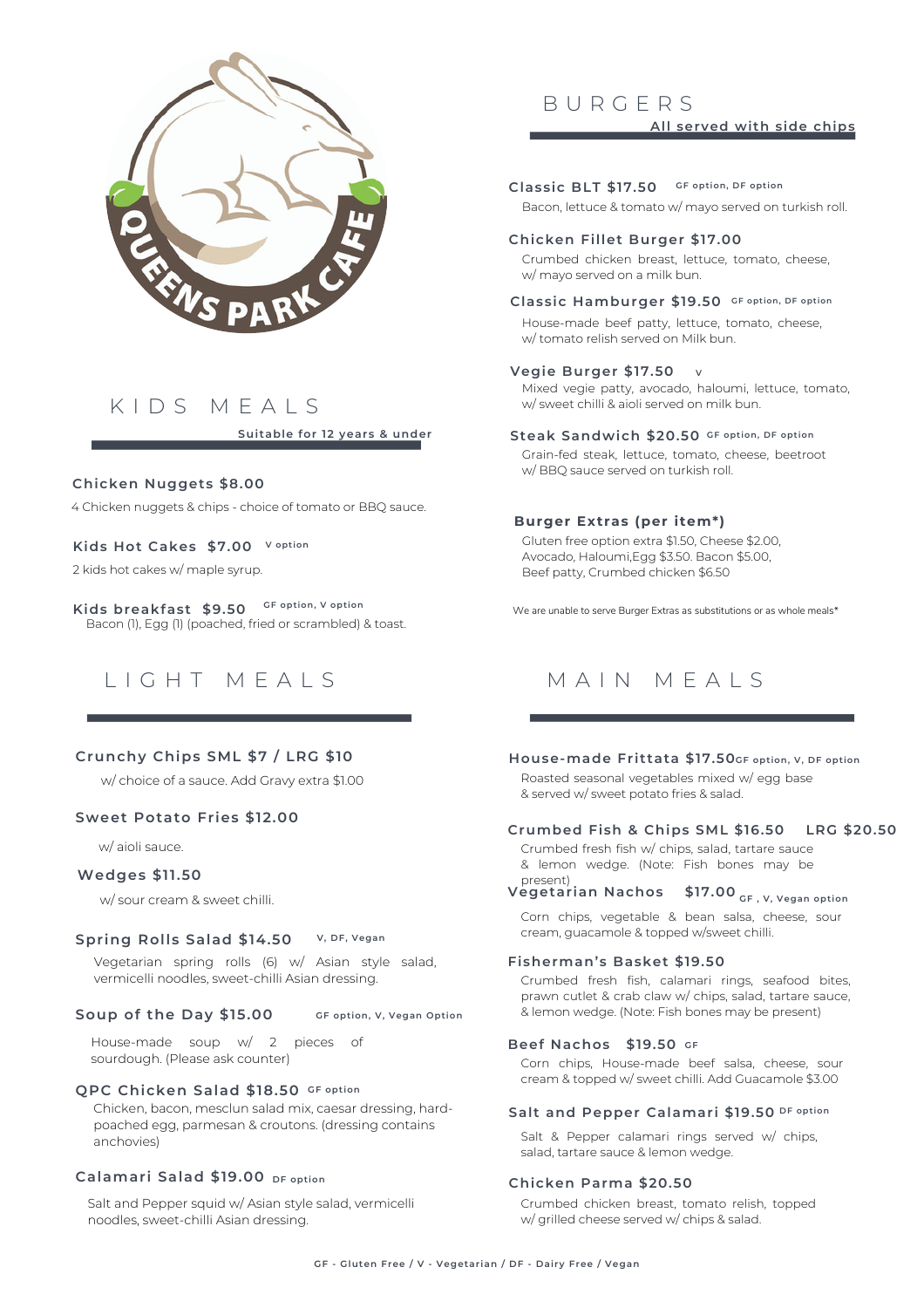#### **Small \$4, Medium \$5, Large \$6**

Flat White, Latte, Cappuccino, Mocha, Hot Chocolate,

#### **Small \$3, Medium \$4, Large \$5**

Long Black

Short black \$3.00, Affogato \$6.50, Piccolo Latte \$3.50, Macchiato \$3.50, Baby Chino \$1.50

Chai Latte (syrup based) **Small \$3.50, Medium \$4.50, Large \$5.50**

#### **Pot of Tea \$4.50 (1) \$7.50 (2)**

English Breakfast, Earl Grey, Green, Chamomile, Peppermint, Chai, Lemon and Ginger or Decaffeinated Tea.

Please advise if your would like no milk

#### **Coffee Extras (per item)**

Coffee shot, Chai, Vanilla, Caramel, Hazelnut or Decaffeinated Coffee \$1.00 Milk Extras - Lactose Free, Almond, Oat or Soy Milk Small \$0.50, Medium \$0.80, Large \$1.00 Thickened cream \$1.00

## C O L D D R I N K S

#### **Ipswich's THICKEST Thickshake \$8.50**

Chocolate, Strawberry, Vanilla, Caramel, Banana, Coffee, Lime, Spearmint or Butterscotch.

#### **Milkshakes SML \$6 / LRG \$7**

Chocolate, Strawberry, Vanilla, Caramel, Banana, Coffee, Lime, Spearmint or Butterscotch.

#### **Iced Coffee/ Chocolate SML \$7 / LRG \$8**

Made with real coffee or chocolate syrup, choice of milk, scoop of ice cream topped w/ cream & syrup.

#### **Ice Lat te/ Chai/ LB SML \$6 / LRG \$7**

Choice of Chai syrup or fresh coffee shot over iced milk or water

#### **Frappé \$7.50**

Chocolate, Coffee, Chai, Mocha, Pomegranate & raspberry or Mango guava & lychee.

#### **Smoothie \$8.50**

BIG 5- Strawberry, mango, kiwi, pineapple & coconut water, Strawberry Split- Strawberries, Banana & coconut water. Coco Loco- Coconut, pineapple, mango, mint, lime & coconut water (Can be made on milk -for a thicker style.)

#### **Fresh Frui t Juice \$7.50**

Choice of Orange, Apple, Carrot & Ginger.

#### **Milkshake extras (per item\*)**

Lactose Free, Soy, Almond Milk Small or Large extra \$1.00 (LF Ice cream or DF Ice cream available at extra cost), Malt \$0.50, Extra Syrup \$1.00

# D E S S E R T

Please visit our display cake fridge near the front counter for a wide range of Slices, Cakes, Scones Biscuits, Muffins & many more.

We also support a wide range of dietary lifestyle choices from diabetic friendly, vegan, paleo and an indulgent sweet-tooth.

# A L C O H O L I C B E V E R A G E S

S p i r i t s \$ 9.50 (per shot, includes mixer) Jack Daniels, Jim Beam, Bundaberg Rum, Vodka.

#### **House sparkling \$8.50**

Moscato or Brut

Merlot or Shiraz **House Red \$8.50 House whi te \$8:50**

Sauvignon Blanc, Moscato or Chardonnay

#### **Beer & Cider**

XXXX Gold \$7.50 Cider \$7.50 Great Northern \$7.50 Hahn Premium light \$7.50 Corona \$9.00 One & Fifty Lashes \$9.50

\*Please drink responsibly & identification is required at counter\*